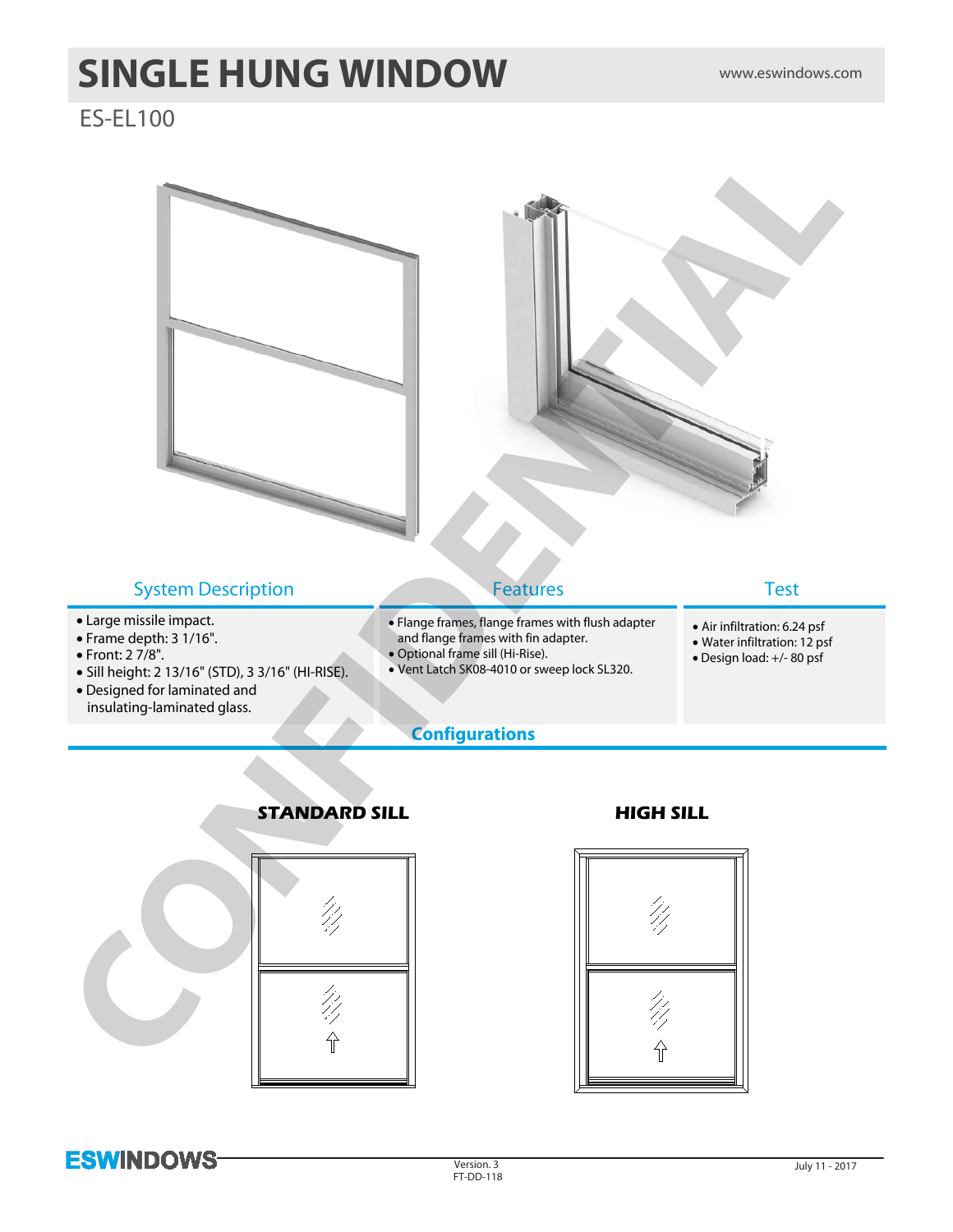

**ESWINDOWS**